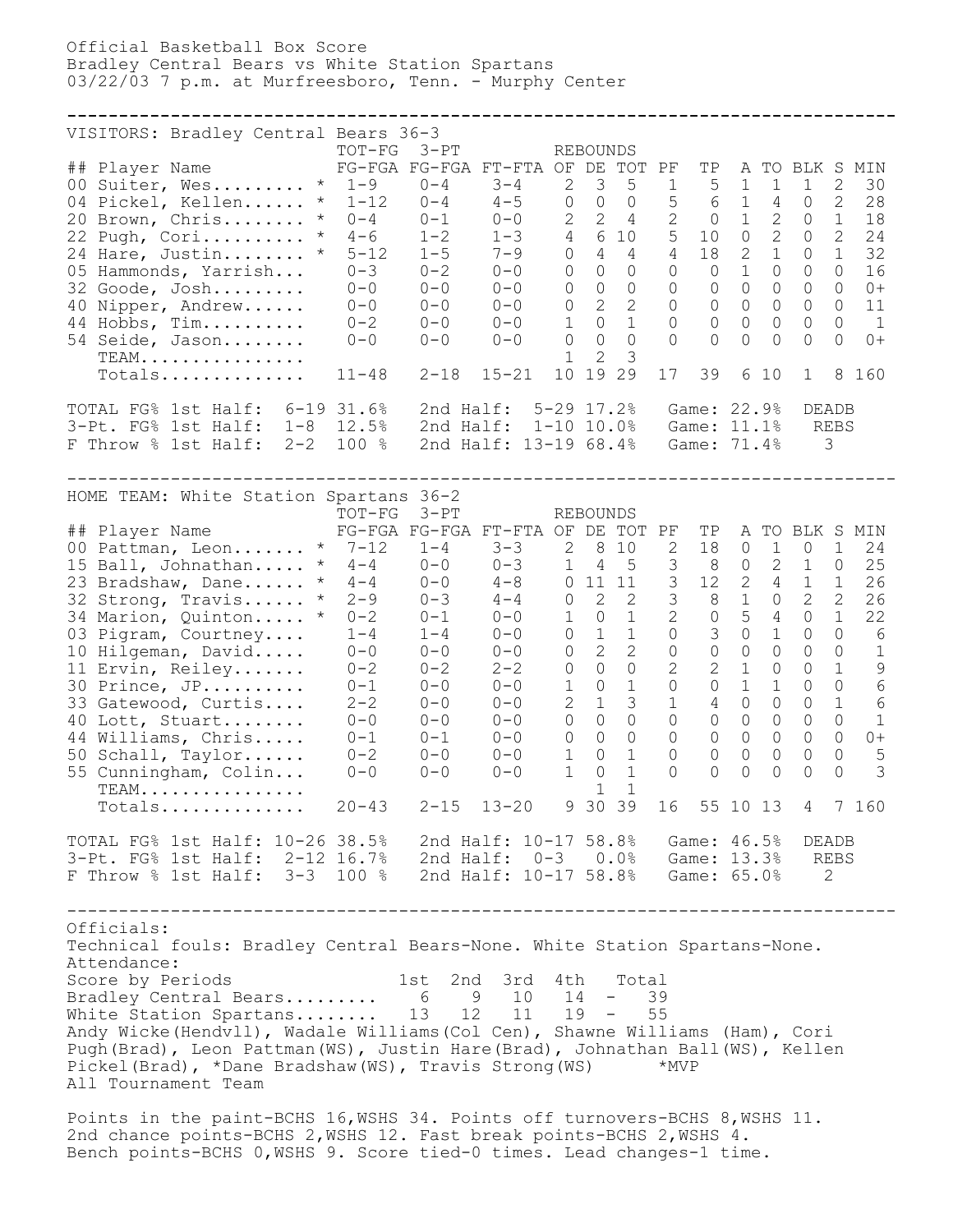Play-By-Play Bradley Central Bears vs White Station Spartans 03/22/03 7 p.m. at Murfreesboro, Tenn. - Murphy Center

1st PERIOD Play-by-Play (Page 1)<br>HOME TEAM: White Station Sparta

| roc finitol frag by frag (fago f)<br>HOME TEAM: White Station Sparta | TIME           |                    |                | SCORE MAR VISITORS: Bradley Central Bear |
|----------------------------------------------------------------------|----------------|--------------------|----------------|------------------------------------------|
| MISSED JUMPER by Strong, Travis                                      | 07:46          |                    |                |                                          |
|                                                                      | 07:46          |                    |                | BLOCK by Suiter, Wes                     |
|                                                                      | 07:45          |                    |                | REBOUND (DEF) by Pugh, Cori              |
|                                                                      | 07:33          |                    |                | MISSED 3 PTR by Pickel, Kellen           |
|                                                                      | 07:33          |                    |                | REBOUND (OFF) by Pugh, Cori              |
|                                                                      | 07:24          |                    |                | MISSED 3 PTR by Brown, Chris             |
| REBOUND (DEF) by Pattman, Leon                                       | 07:24          |                    |                |                                          |
|                                                                      | 07:16          |                    |                | FOUL by Pickel, Kellen                   |
| MISSED 3 PTR by Pattman, Leon                                        | 07:14          |                    |                |                                          |
|                                                                      | 07:14          |                    |                | REBOUND (DEF) by (TEAM)                  |
|                                                                      | 06:59          |                    |                | MISSED JUMPER by Suiter, Wes             |
| REBOUND (DEF) by Bradshaw, Dane                                      | 06:59          |                    |                |                                          |
| TURNOVR by Ball, Johnathan                                           | 06:51          |                    |                |                                          |
|                                                                      | 06:36          |                    |                | MISSED JUMPER by Pickel, Kellen          |
| REBOUND (DEF) by Bradshaw, Dane                                      | 06:36          |                    |                |                                          |
| FOUL by Bradshaw, Dane                                               | 06:32          |                    |                |                                          |
| TURNOVR by Bradshaw, Dane                                            | 06:32          |                    |                |                                          |
|                                                                      | 05:55          |                    |                | FOUL by Hare, Justin                     |
|                                                                      | 05:55          |                    |                | TURNOVR by Hare, Justin                  |
| TURNOVR by Marion, Quinton                                           | 05:27<br>05:26 |                    |                |                                          |
|                                                                      | 05:21          |                    |                | STEAL by Pugh, Cori                      |
| GOOD! 3 PTR by Pattman, Leon                                         | 04:53          | $0 - 2$<br>$3 - 2$ | $H_1$          | V 2 GOOD! JUMPER by Hare, Justin         |
| ASSIST by Bradshaw, Dane                                             | 04:53          |                    |                |                                          |
|                                                                      | 04:43          |                    |                | TURNOVR by Pickel, Kellen                |
| STEAL by Strong, Travis                                              | 04:42          |                    |                |                                          |
| MISSED LAYUP by Pattman, Leon                                        | 04:33          |                    |                |                                          |
| REBOUND (OFF) by Pattman, Leon                                       | 04:33          |                    |                |                                          |
| GOOD! LAYUP by Pattman, Leon                                         | 04:33          | $5 - 2$            | H <sub>3</sub> |                                          |
|                                                                      | 04:09          |                    |                | TURNOVR by Pickel, Kellen                |
| STEAL by Bradshaw, Dane                                              | 04:08          |                    |                |                                          |
| GOOD! JUMPER by Bradshaw, Dane                                       | 04:05          | $7 - 2$            | H 5            |                                          |
|                                                                      | 03:46          |                    |                | MISSED JUMPER by Hare, Justin            |
| REBOUND (DEF) by Pattman, Leon                                       | 03:46          |                    |                |                                          |
| MISSED 3 PTR by Marion, Quinton                                      | 03:27          |                    |                |                                          |
| REBOUND (OFF) by Pattman, Leon                                       | 03:27          |                    |                |                                          |
| GOOD! LAYUP by Pattman, Leon                                         | 03:25          | $9 - 2$            | H 7            |                                          |
|                                                                      | 03:22          |                    |                | TIMEOUT 30sec                            |
|                                                                      | 02:51          |                    |                | TURNOVR by Pugh, Cori                    |
| STEAL by Ervin, Reiley                                               | 02:50          |                    |                |                                          |
| TURNOVR by Prince, JP                                                | 02:45          |                    |                |                                          |
| FOUL by Ervin, Reiley                                                | 02:24          |                    |                |                                          |
|                                                                      | 02:24          | $9 - 3$            |                | H 6 GOOD! FT SHOT by Hare, Justin        |
|                                                                      | 02:24          | $9 - 4$            | H <sub>5</sub> | GOOD! FT SHOT by Hare, Justin            |
| MISSED 3 PTR by Ervin, Reiley                                        | 02:06          |                    |                |                                          |
|                                                                      | 02:06          |                    |                | REBOUND (DEF) by Pugh, Cori              |
|                                                                      | 02:01          |                    |                | MISSED LAYUP by Pickel, Kellen           |
| REBOUND (DEF) by Pigram, Courtney                                    | 02:01          |                    |                |                                          |
| MISSED 3 PTR by Pigram, Courtney                                     | 01:50          |                    |                |                                          |
| REBOUND (OFF) by Schall, Taylor                                      | 01:50          |                    |                |                                          |
| MISSED 3 PTR by Pigram, Courtney                                     | 01:45          |                    |                |                                          |
| REBOUND (OFF) by Prince, JP                                          | 01:45          |                    |                |                                          |
| MISSED JUMPER by Prince, JP                                          | 01:42          |                    |                |                                          |
| REBOUND (OFF) by Gatewood, Curtis                                    | 01:42          |                    |                |                                          |
| GOOD! LAYUP by Gatewood, Curtis                                      | 01:38          | $11 - 4$           | H 7            |                                          |
|                                                                      | 01:08          |                    |                | TURNOVR by Pickel, Kellen                |
| STEAL by Gatewood, Curtis                                            | 01:07          |                    |                |                                          |
| MISSED JUMPER by Schall, Taylor                                      | 00:59          |                    |                |                                          |
|                                                                      | 00:59          |                    |                | REBOUND (DEF) by (TEAM)                  |
|                                                                      | 00:46          | $11 - 6$           |                | H 5 GOOD! LAYUP by Suiter, Wes           |
|                                                                      | 00:46          |                    |                | ASSIST by Pickel, Kellen                 |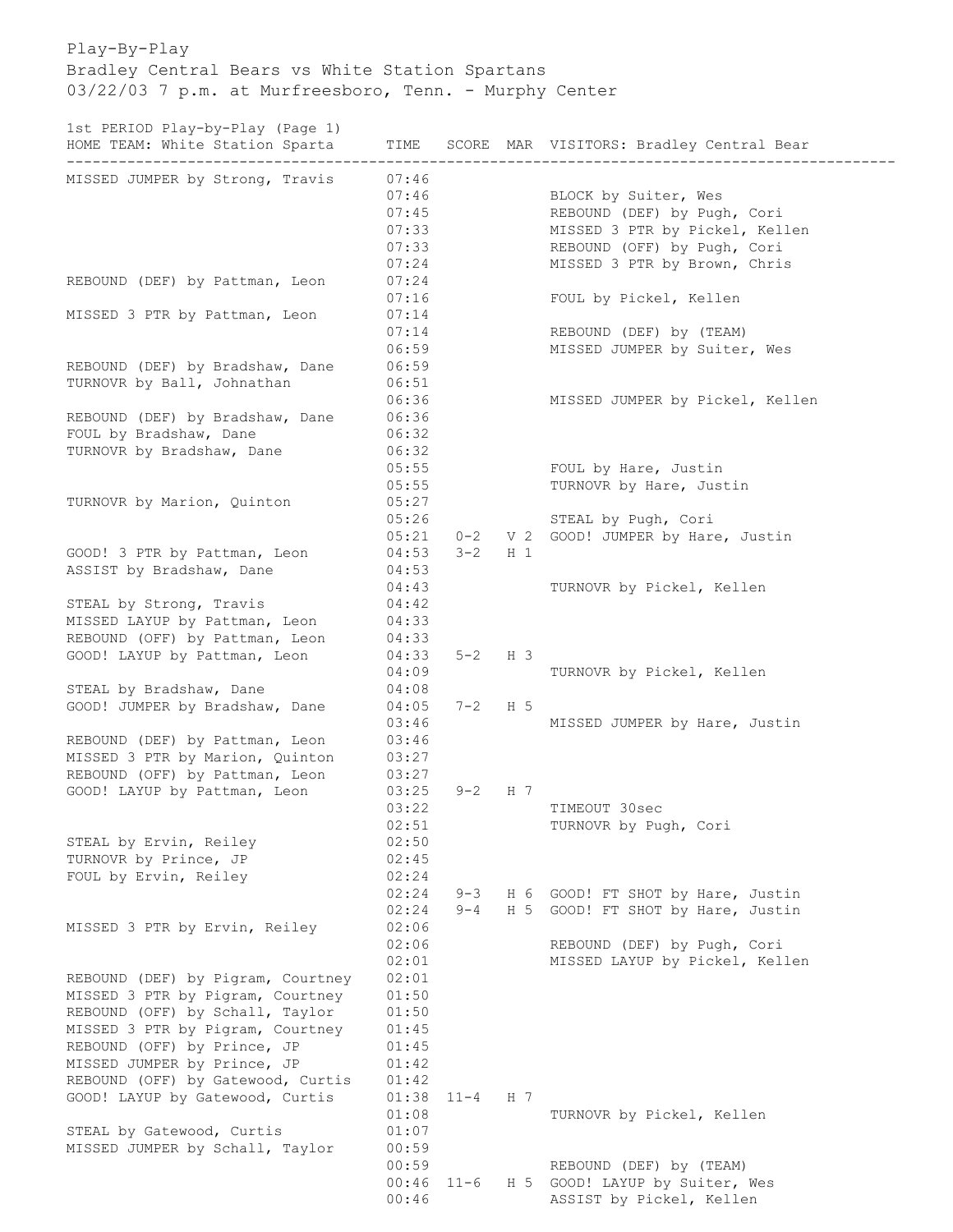| MISSED 3 PTR by Ervin, Reiley<br>REBOUND (OFF) by Gatewood, Curtis 00:09<br>GOOD! LAYUP by Gatewood, Curtis 00:05 13-6 H 7                     | 00:09          |            |      |                                                                         |
|------------------------------------------------------------------------------------------------------------------------------------------------|----------------|------------|------|-------------------------------------------------------------------------|
|                                                                                                                                                |                |            |      | White Station Spartans 13, Bradley Central Bears 6                      |
|                                                                                                                                                |                |            |      | 1st period-only InPaint Pts-T/O 2nd-Chc FastBrk BnchPts Ties Leads      |
| Bradley Central Bear 2 4 0 0 0 0                                                                                                               |                |            |      | $\mathbf{0}$                                                            |
| White Station Sparta 10   4   8   0   4   0   1                                                                                                |                |            |      |                                                                         |
| 2nd PERIOD Play-by-Play (Page 1)<br>HOME TEAM: White Station Sparta TIME SCORE MAR VISITORS: Bradley Central Bear<br>_________________________ |                |            |      | ----------------------------                                            |
|                                                                                                                                                | 07:37          |            |      | MISSED 3 PTR by Pickel, Kellen                                          |
| REBOUND (DEF) by Bradshaw, Dane                                                                                                                | 07:37          |            |      |                                                                         |
| MISSED 3 PTR by Strong, Travis                                                                                                                 | 07:27          |            |      |                                                                         |
|                                                                                                                                                | 07:27          |            |      | REBOUND (DEF) by Suiter, Wes                                            |
|                                                                                                                                                | 07:08          |            |      | MISSED LAYUP by Pickel, Kellen                                          |
| REBOUND (DEF) by Ball, Johnathan                                                                                                               | 07:08          |            |      |                                                                         |
| TURNOVR by Ball, Johnathan                                                                                                                     | 06:46          |            |      |                                                                         |
|                                                                                                                                                | 06:28<br>06:28 |            |      | MISSED JUMPER by Hare, Justin                                           |
| REBOUND (DEF) by Bradshaw, Dane                                                                                                                | 06:22          |            |      |                                                                         |
| GOOD! FT SHOT by Pattman, Leon 06:15 14-6 H 8                                                                                                  |                |            |      | FOUL by Pickel, Kellen                                                  |
| GOOD! FT SHOT by Pattman, Leon                                                                                                                 | $06:15$ 15-6   |            | H 9  |                                                                         |
|                                                                                                                                                | 06:05          |            |      | MISSED 3 PTR by Hammonds, Yarrish                                       |
|                                                                                                                                                | 06:05          |            |      | REBOUND (OFF) by Suiter, Wes                                            |
|                                                                                                                                                | 05:59          |            |      | TURNOVR by Suiter, Wes                                                  |
| STEAL by Marion, Quinton                                                                                                                       | 05:57          |            |      |                                                                         |
| GOOD! LAYUP by Bradshaw, Dane 05:53 17-6 H 11                                                                                                  |                |            |      |                                                                         |
| ASSIST by Marion, Quinton                                                                                                                      | 05:53          |            |      |                                                                         |
|                                                                                                                                                | 05:02          |            |      | MISSED 3 PTR by Hare, Justin                                            |
| REBOUND (DEF) by Strong, Travis                                                                                                                | 05:02          |            |      |                                                                         |
| MISSED 3 PTR by Strong, Travis                                                                                                                 | 04:49          |            |      |                                                                         |
|                                                                                                                                                | 04:49          |            |      | REBOUND (DEF) by Pugh, Cori                                             |
|                                                                                                                                                |                |            |      | 04:34 17-9 H 8 GOOD! 3 PTR by Pugh, Cori                                |
|                                                                                                                                                | 04:34          |            |      | ASSIST by Hare, Justin                                                  |
| MISSED 3 PTR by Pattman, Leon                                                                                                                  | 03:39          |            |      |                                                                         |
|                                                                                                                                                | 03:39          |            |      | REBOUND (DEF) by Nipper, Andrew                                         |
|                                                                                                                                                | 03:25          |            |      | TURNOVR by Brown, Chris                                                 |
| STEAL by Pattman, Leon                                                                                                                         | 03:24          |            |      |                                                                         |
| GOOD! LAYUP by Pattman, Leon                                                                                                                   | 03:22<br>03:22 | 19-9       | H 10 |                                                                         |
| GOOD! FT SHOT by Pattman, Leon                                                                                                                 | $03:22$ $20-9$ |            | H 11 | FOUL by Brown, Chris                                                    |
|                                                                                                                                                | 03:14          |            |      | 20-11 H 9 GOOD! JUMPER by Hare, Justin                                  |
| MISSED JUMPER by Strong, Travis                                                                                                                | 02:48          |            |      |                                                                         |
| REBOUND (OFF) by Marion, Quinton                                                                                                               | 02:48          |            |      |                                                                         |
| GOOD! LAYUP by Ball, Johnathan                                                                                                                 | 02:42          | 22-11 H 11 |      |                                                                         |
| ASSIST by Marion, Quinton                                                                                                                      | 02:42          |            |      |                                                                         |
| FOUL by Strong, Travis                                                                                                                         | 02:28          |            |      |                                                                         |
| FOUL by Ervin, Reiley                                                                                                                          | 02:14          |            |      |                                                                         |
|                                                                                                                                                | 02:14          |            |      | 22-13 H 9 GOOD! LAYUP by Pugh, Cori                                     |
|                                                                                                                                                | 02:14          |            |      | ASSIST by Suiter, Wes                                                   |
| GOOD! 3 PTR by Pigram, Courtney                                                                                                                | 01:16          | 25-13 H 12 |      |                                                                         |
| ASSIST by Prince, JP                                                                                                                           | 01:16          |            |      |                                                                         |
|                                                                                                                                                | 00:58          |            |      | MISSED 3 PTR by Pickel, Kellen                                          |
| REBOUND (DEF) by Gatewood, Curtis                                                                                                              | 00:58          |            |      |                                                                         |
| MISSED 3 PTR by Pigram, Courtney                                                                                                               | 00:48          |            |      |                                                                         |
| REBOUND (OFF) by Cunningham, Colin                                                                                                             | 00:48          |            |      |                                                                         |
| MISSED JUMPER by Schall, Taylor                                                                                                                | 00:42          |            |      |                                                                         |
|                                                                                                                                                | 00:42<br>00:31 |            |      | REBOUND (DEF) by Hare, Justin<br>25-15 H 10 GOOD! LAYUP by Hare, Justin |
| TURNOVR by Pigram, Courtney                                                                                                                    | 00:00          |            |      |                                                                         |
|                                                                                                                                                | 00:00          |            |      | STEAL by Suiter, Wes                                                    |
|                                                                                                                                                | 00:00          |            |      | MISSED 3 PTR by Suiter, Wes                                             |
| REBOUND (DEF) by (TEAM)                                                                                                                        | 00:00          |            |      |                                                                         |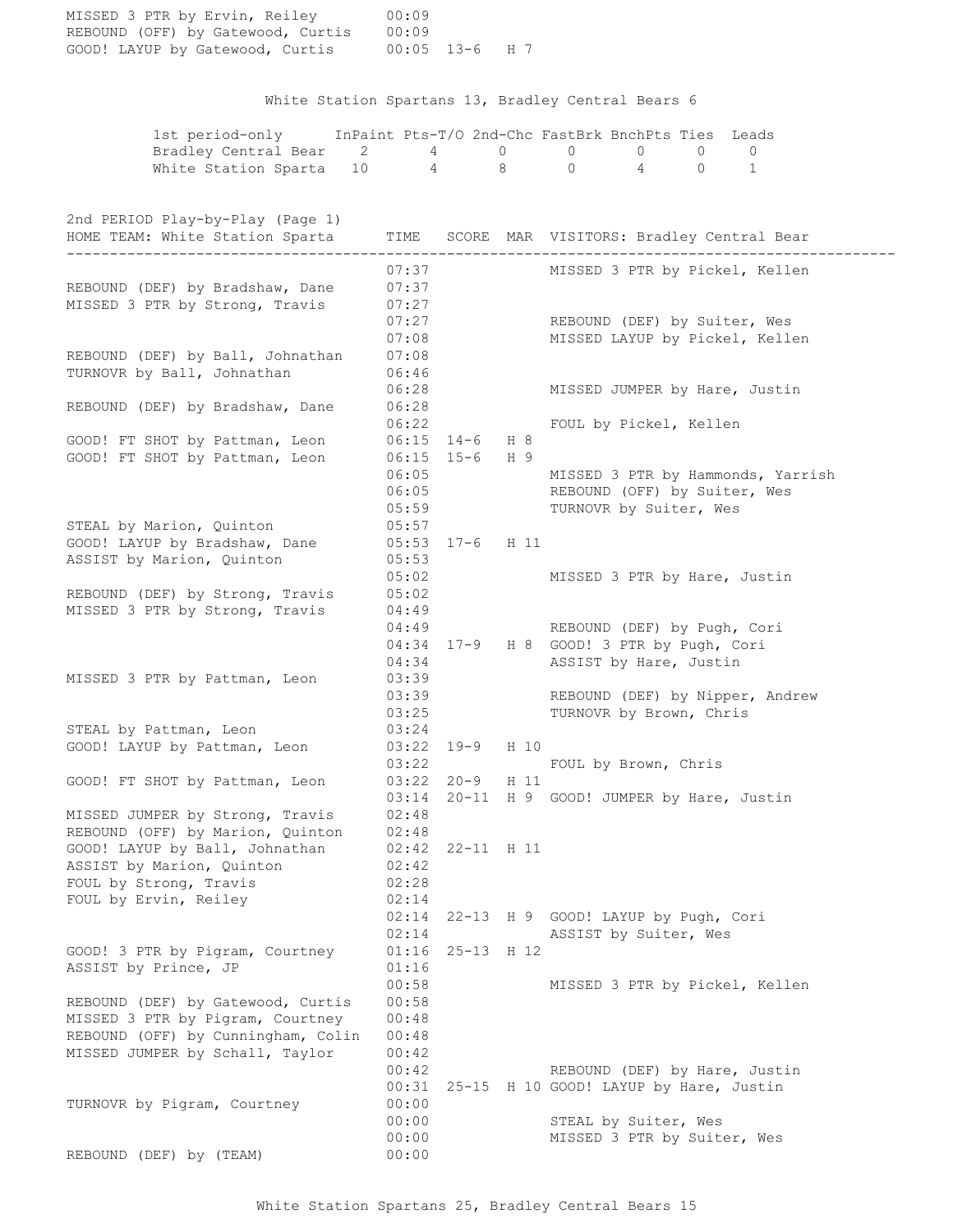| Bradley Central Bear 6 0<br>White Station Sparta 6 5                |                             |                  | $\overline{0}$ | $\overline{0}$ | $\overline{0}$                                                 | $\overline{0}$ | $\mathbf{0}$                                                                                         |  |
|---------------------------------------------------------------------|-----------------------------|------------------|----------------|----------------|----------------------------------------------------------------|----------------|------------------------------------------------------------------------------------------------------|--|
|                                                                     |                             |                  | $\overline{2}$ | $\Omega$       | $\mathcal{B}$                                                  | $\Omega$       | $\mathbf{0}$                                                                                         |  |
| 3rd PERIOD Play-by-Play (Page 1)<br>HOME TEAM: White Station Sparta |                             |                  |                |                |                                                                |                | TIME SCORE MAR VISITORS: Bradley Central Bear                                                        |  |
| GOOD! JUMPER by Bradshaw, Dane                                      | $07:33$ 27-15 H 12<br>07:14 |                  |                |                |                                                                |                | MISSED JUMPER by Pickel, Kellen                                                                      |  |
| REBOUND (DEF) by Bradshaw, Dane                                     | 07:14                       | 07:09            |                |                | FOUL by Pugh, Cori                                             |                |                                                                                                      |  |
| GOOD! FT SHOT by Strong, Travis                                     | 07:09 28-15 H 13            |                  |                |                |                                                                |                |                                                                                                      |  |
| GOOD! FT SHOT by Strong, Travis                                     | $07:09$ 29-15 H 14          |                  |                |                |                                                                |                |                                                                                                      |  |
| FOUL by Ball, Johnathan                                             | 06:53                       |                  |                |                |                                                                |                |                                                                                                      |  |
|                                                                     |                             |                  |                |                |                                                                |                | 06:53 29-16 H 13 GOOD! FT SHOT by Pickel, Kellen<br>06:53 29-17 H 12 GOOD! FT SHOT by Pickel, Kellen |  |
| FOUL by Bradshaw, Dane                                              | 06:48                       |                  |                |                |                                                                |                |                                                                                                      |  |
| TURNOVR by Bradshaw, Dane                                           | 06:48                       |                  |                |                |                                                                |                |                                                                                                      |  |
|                                                                     | 06:37                       |                  |                |                | MISSED JUMPER by Suiter, Wes                                   |                |                                                                                                      |  |
| BLOCK by Strong, Travis                                             | 06:37<br>06:37              |                  |                |                | REBOUND (OFF) by (TEAM)                                        |                |                                                                                                      |  |
|                                                                     | 06:26                       |                  |                |                | MISSED JUMPER by Pugh, Cori                                    |                |                                                                                                      |  |
| REBOUND (DEF) by Bradshaw, Dane                                     | 06:26                       |                  |                |                |                                                                |                |                                                                                                      |  |
|                                                                     | 06:15                       |                  |                |                | FOUL by Hare, Justin                                           |                |                                                                                                      |  |
| MISSED JUMPER by Pattman, Leon                                      | 05:57<br>05:57              |                  |                |                |                                                                |                | REBOUND (DEF) by Hare, Justin                                                                        |  |
|                                                                     | 05:49                       |                  |                |                | MISSED 3 PTR by Pugh, Cori                                     |                |                                                                                                      |  |
|                                                                     |                             | 05:49            |                |                |                                                                |                | REBOUND (OFF) by Brown, Chris                                                                        |  |
|                                                                     |                             | 05:42            |                |                | MISSED JUMPER by Suiter, Wes                                   |                |                                                                                                      |  |
| BLOCK by Bradshaw, Dane<br>REBOUND (DEF) by Bradshaw, Dane          | 05:42<br>05:41              |                  |                |                |                                                                |                |                                                                                                      |  |
| GOOD! JUMPER by Ball, Johnathan                                     |                             | 05:30 31-17 H 14 |                |                |                                                                |                |                                                                                                      |  |
| ASSIST by Marion, Quinton                                           | 05:30                       |                  |                |                |                                                                |                |                                                                                                      |  |
|                                                                     | 05:30                       |                  |                |                | FOUL by Brown, Chris                                           |                |                                                                                                      |  |
| MISSED FT SHOT by Ball, Johnathan                                   | 05:30<br>05:30              |                  |                |                |                                                                |                | REBOUND (DEF) by Brown, Chris                                                                        |  |
|                                                                     | 05:20                       |                  |                |                | TURNOVR by Pickel, Kellen                                      |                |                                                                                                      |  |
| STEAL by Strong, Travis                                             | 05:19                       |                  |                |                |                                                                |                |                                                                                                      |  |
| MISSED LAYUP by Strong, Travis                                      | 05:17                       |                  |                |                |                                                                |                |                                                                                                      |  |
|                                                                     | 05:17                       |                  |                |                | 05:10 31-19 H 12 GOOD! LAYUP by Hare, Justin                   |                | REBOUND (DEF) by Brown, Chris                                                                        |  |
|                                                                     | 05:10                       |                  |                |                | ASSIST by Brown, Chris                                         |                |                                                                                                      |  |
| MISSED JUMPER by Marion, Quinton                                    | 05:01                       |                  |                |                |                                                                |                |                                                                                                      |  |
|                                                                     | 05:01                       |                  |                |                |                                                                |                | REBOUND (DEF) by Hare, Justin                                                                        |  |
|                                                                     | 04:54<br>04:54              |                  |                |                | 31-21 H 10 GOOD! LAYUP by Pugh, Cori<br>ASSIST by Hare, Justin |                |                                                                                                      |  |
| TIMEOUT 30sec                                                       | 04:52                       |                  |                |                |                                                                |                |                                                                                                      |  |
| TURNOVR by Bradshaw, Dane                                           | 04:46                       |                  |                |                |                                                                |                |                                                                                                      |  |
|                                                                     | 04:46                       |                  |                |                | STEAL by Brown, Chris                                          |                |                                                                                                      |  |
| REBOUND (DEF) by Pattman, Leon                                      | 04:40<br>04:40              |                  |                |                |                                                                |                | MISSED JUMPER by Brown, Chris                                                                        |  |
|                                                                     | 04:40                       |                  |                |                | FOUL by Pugh, Cori                                             |                |                                                                                                      |  |
| GOOD! JUMPER by Ball, Johnathan                                     | 04:22                       | 33-21 H 12       |                |                |                                                                |                |                                                                                                      |  |
|                                                                     | 03:52<br>03:52              |                  |                |                |                                                                |                | MISSED 3 PTR by Pickel, Kellen                                                                       |  |
| REBOUND (DEF) by Strong, Travis<br>MISSED LAYUP by Strong, Travis   | 03:44                       |                  |                |                |                                                                |                |                                                                                                      |  |
|                                                                     | 03:44                       |                  |                |                | REBOUND (DEF) by Suiter, Wes                                   |                |                                                                                                      |  |
| FOUL by Pattman, Leon                                               | 03:42                       |                  |                |                |                                                                |                |                                                                                                      |  |
| FOUL by Marion, Quinton                                             | 03:29<br>03:29              |                  |                |                |                                                                |                |                                                                                                      |  |
|                                                                     | 03:29                       |                  |                |                | REBOUND (OFF) by (DEADBALL)                                    |                | MISSED FT SHOT by Hare, Justin                                                                       |  |
|                                                                     | 03:29                       | 33-22            |                |                |                                                                |                | H 11 GOOD! FT SHOT by Hare, Justin                                                                   |  |
|                                                                     | 03:29                       |                  |                |                |                                                                |                | 33-23 H 10 GOOD! FT SHOT by Hare, Justin                                                             |  |
| MISSED FT SHOT by Bradshaw, Dane                                    | 03:17<br>03:17              |                  |                |                | FOUL by Pugh, Cori                                             |                |                                                                                                      |  |
| REBOUND (OFF) by (DEADBALL)                                         | 03:17                       |                  |                |                |                                                                |                |                                                                                                      |  |
| GOOD! FT SHOT by Bradshaw, Dane                                     | 03:17                       | 34-23 H 11       |                |                |                                                                |                |                                                                                                      |  |
|                                                                     | 03:00                       |                  |                |                |                                                                |                | MISSED JUMPER by Hammonds, Yarrish                                                                   |  |
| BLOCK by Ball, Johnathan                                            | 03:00                       |                  |                |                |                                                                |                |                                                                                                      |  |

2nd period-only InPaint Pts-T/O 2nd-Chc FastBrk BnchPts Ties Leads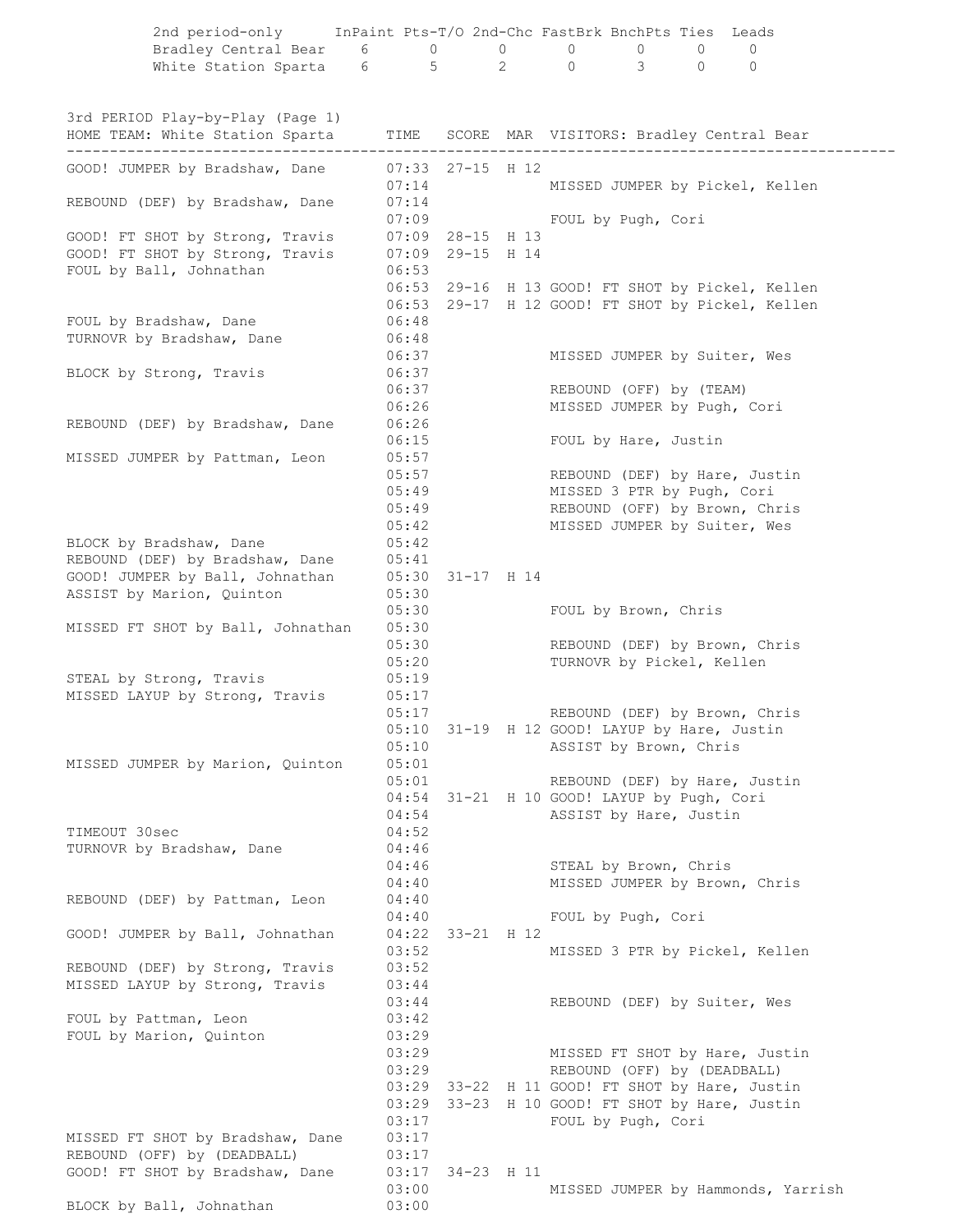| REBOUND (DEF) by Pattman, Leon  | 02:58 |                    |                                          |
|---------------------------------|-------|--------------------|------------------------------------------|
| MISSED 3 PTR by Pattman, Leon   | 02:44 |                    |                                          |
|                                 | 02:44 |                    | REBOUND (DEF) by Hare, Justin            |
|                                 | 02:31 |                    | TURNOVR by Brown, Chris                  |
| GOOD! LAYUP by Bradshaw, Dane   |       | $02:28$ 36-23 H 13 |                                          |
|                                 | 02:24 |                    | TIMEOUT TEAM                             |
|                                 | 02:10 |                    | MISSED 3 PTR by Hare, Justin             |
|                                 | 02:10 |                    | REBOUND (OFF) by Suiter, Wes             |
|                                 | 02:06 |                    | MISSED JUMPER by Suiter, Wes             |
| REBOUND (DEF) by Bradshaw, Dane | 02:06 |                    |                                          |
| TURNOVR by Bradshaw, Dane       | 01:52 |                    |                                          |
|                                 | 01:51 |                    | STEAL by Pickel, Kellen                  |
| FOUL by Strong, Travis          | 01:49 |                    |                                          |
|                                 | 01:49 |                    | MISSED JUMPER by Pickel, Kellen          |
| REBOUND (DEF) by Pattman, Leon  | 01:49 |                    |                                          |
|                                 | 00:56 |                    | 36-25 H 11 GOOD! LAYUP by Pickel, Kellen |
|                                 | 00:56 |                    | ASSIST by Hammonds, Yarrish              |
| TIMEOUT 30sec                   | 00:43 |                    |                                          |
| TURNOVR by Marion, Quinton      | 00:01 |                    |                                          |
|                                 | 00:00 |                    | STEAL by Pickel, Kellen                  |

White Station Spartans 36, Bradley Central Bears 25

| 3rd period-only                                                                                                | InPaint Pts-T/O 2nd-Chc FastBrk BnchPts Ties Leads |  |  |  |
|----------------------------------------------------------------------------------------------------------------|----------------------------------------------------|--|--|--|
| Bradley Central Bear 6 0 0 2 0 0 0                                                                             |                                                    |  |  |  |
| White Station Sparta 6 and 2 and 2 and 0 and 0 and 0 and 0 and 0 and 0 and 0 and 0 and 0 and 0 and 0 and 0 and |                                                    |  |  |  |

4th PERIOD Play-by-Play (Page 1)

| HOME TEAM: White Station Sparta  | TIME             | ---------        | SCORE MAR VISITORS: Bradley Central Bear        |
|----------------------------------|------------------|------------------|-------------------------------------------------|
|                                  |                  |                  | 07:48 36-28 H 8 GOOD! 3 PTR by Hare, Justin     |
| TURNOVR by Marion, Quinton       | 07:33            |                  |                                                 |
|                                  | 07:31            |                  | STEAL by Suiter, Wes                            |
| FOUL by Gatewood, Curtis         | 07:25            |                  |                                                 |
|                                  |                  |                  | 07:25 36-29 H 7 GOOD! FT SHOT by Pickel, Kellen |
|                                  | 07:25            |                  | MISSED FT SHOT by Pickel, Kellen                |
|                                  | 07:25            |                  | REBOUND (OFF) by (DEADBALL)                     |
|                                  |                  |                  | 07:25 36-30 H 6 GOOD! FT SHOT by Pickel, Kellen |
|                                  | 07:17            |                  | FOUL by Pugh, Cori                              |
| TIMEOUT TEAM                     | 07:17            |                  |                                                 |
| MISSED 3 PTR by Strong, Travis   | 07:03            |                  |                                                 |
| REBOUND (OFF) by Ball, Johnathan | 07:03            |                  |                                                 |
| GOOD! LAYUP by Ball, Johnathan   |                  | 06:59 38-30 H 8  |                                                 |
|                                  | 06:37            |                  | MISSED 3 PTR by Suiter, Wes                     |
| REBOUND (DEF) by Ball, Johnathan | 06:37            |                  |                                                 |
| GOOD! LAYUP by Pattman, Leon     |                  | 06:24 40-30 H 10 |                                                 |
| ASSIST by Marion, Quinton        | 06:24            |                  |                                                 |
| FOUL by Bradshaw, Dane           | 05:58            |                  |                                                 |
|                                  | 05:58            |                  | 40-31 H 9 GOOD! FT SHOT by Suiter, Wes          |
|                                  |                  |                  | 05:58 40-32 H 8 GOOD! FT SHOT by Suiter, Wes    |
| GOOD! LAYUP by Pattman, Leon     | 05:44            | $42 - 32$ H 10   |                                                 |
| ASSIST by Marion, Quinton        | 05:44            |                  |                                                 |
|                                  | 05:05            |                  | MISSED 3 PTR by Hammonds, Yarrish               |
|                                  | 05:05            |                  | REBOUND (OFF) by Pugh, Cori                     |
|                                  | 04:59            |                  | MISSED 3 PTR by Suiter, Wes                     |
|                                  | 04:59            |                  | REBOUND (OFF) by Pugh, Cori                     |
| FOUL by Ball, Johnathan          | 04:58            |                  |                                                 |
|                                  | 04:58            |                  | MISSED FT SHOT by Pugh, Cori                    |
| REBOUND (DEF) by Ball, Johnathan | 04:58            |                  |                                                 |
|                                  | 04:46            |                  | FOUL by Suiter, Wes                             |
| GOOD! FT SHOT by Strong, Travis  | 04:46 43-32 H 11 |                  |                                                 |
| GOOD! FT SHOT by Strong, Travis  | 04:46            | 44-32 H 12       |                                                 |
| FOUL by Marion, Quinton          | 04:12            |                  |                                                 |
|                                  |                  |                  | 04:12 44-33 H 11 GOOD! FT SHOT by Suiter, Wes   |
|                                  | 04:12            |                  | MISSED FT SHOT by Suiter, Wes                   |
| REBOUND (DEF) by Pattman, Leon   | 04:12            |                  |                                                 |
| TURNOVR by Marion, Quinton       | 03:49            |                  |                                                 |
|                                  | 03:48            |                  | STEAL by Hare, Justin                           |
| FOUL by Strong, Travis           | 03:46            |                  |                                                 |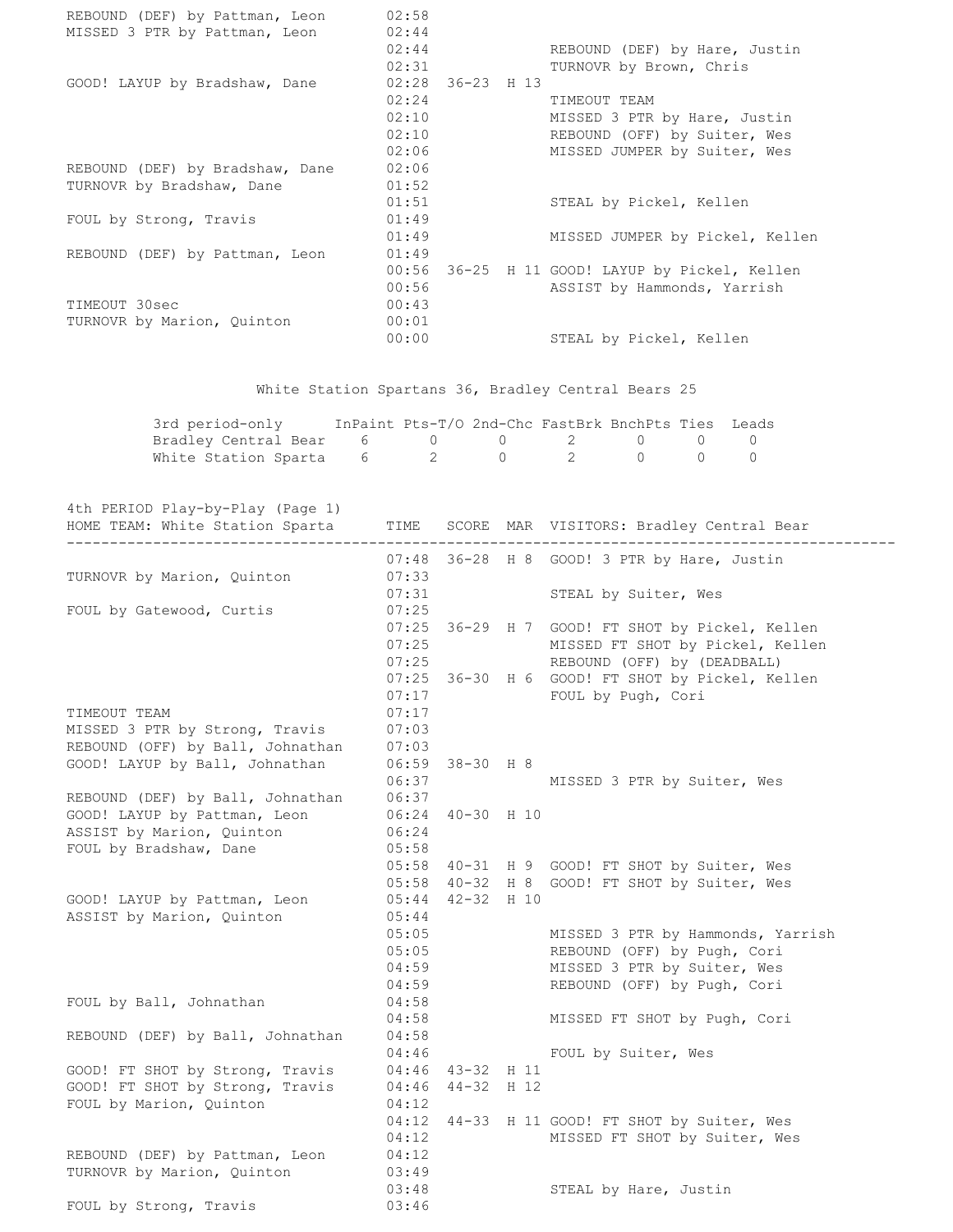TIMEOUT TEAM 03:46  $03:46$   $44-34$  H 10 GOOD! FT SHOT by Hare, Justin  $03:46$   $44-35$  H 9 GOOD! FT SHOT by Hare, Justin 03:19 FOUL by Hare, Justin MISSED FT SHOT by Ball, Johnathan 03:19 03:19 REBOUND (DEF) by Pugh, Cori 03:12 MISSED 3 PTR by Hare, Justin 03:12 REBOUND (OFF) by Pugh, Cori 03:07 44-37 H 7 GOOD! LAYUP by Pugh, Cori GOOD! LAYUP by Strong, Travis 02:58 46-37 H 9 ASSIST by Ervin, Reiley 02:58 02:48 MISSED JUMPER by Pickel, Kellen REBOUND (DEF) by Ball, Johnathan 02:48 02:47 FOUL by Pickel, Kellen MISSED FT SHOT by Ball, Johnathan 02:47<br>02:47<br>02:29 02:47 REBOUND (DEF) by Pugh, Cori 02:29 MISSED JUMPER by Pickel, Kellen REBOUND (DEF) by Bradshaw, Dane 02:29 02.23<br>02:16 FOUL by Pickel, Kellen GOOD! FT SHOT by Bradshaw, Dane 02:16 47-37 H 10 MISSED FT SHOT by Bradshaw, Dane 02:16 02:16 REBOUND (DEF) by Pugh, Cori FOUL by Ball, Johnathan 02:08 02:08 MISSED FT SHOT by Pugh, Cori 02:08 REBOUND (OFF) by (DEADBALL) 02:08 47-38 H 9 GOOD! FT SHOT by Pugh, Cori 02:08 TIMEOUT TEAM 02:00 FOUL by Pickel, Kellen GOOD! FT SHOT by Ervin, Reiley 02:00 48-38 H 10 GOOD! FT SHOT by Ervin, Reiley 02:00 48-38 H 10<br>GOOD! FT SHOT by Ervin, Reiley 02:00 49-38 H 11 01:49 MISSED 3 PTR by Suiter, Wes 01:49 REBOUND (OFF) by Brown, Chris 01:46 MISSED JUMPER by Brown, Chris REBOUND (DEF) by Pattman, Leon 01:46 TURNOVR by Pattman, Leon 01:33 01:33 STEAL by Pugh, Cori  $01:32$  FOUL by Pugh, Cori 01:32 TURNOVR by Pugh, Cori MISSED FT SHOT by Bradshaw, Dane 01:32 REBOUND (OFF) by (DEADBALL) 01:32 MISSED FT SHOT by Bradshaw, Dane 01:32 01:32 REBOUND (DEF) by Nipper, Andrew 01:25 MISSED 3 PTR by Hare, Justin BLOCK by Strong, Travis (01:25) REBOUND (DEF) by Pattman, Leon 01:23 GOOD! DUNK by Pattman, Leon 01:20 51-38 H 13 ASSIST by Strong, Travis (01:20) ASSIST by Strong, Travis  $01:20$ <br> $01:13$  MISSED JUMPER by Brown, Chris REBOUND (DEF) by Bradshaw, Dane 01:13 01:07 FOUL by Hare, Justin GOOD! FT SHOT by Bradshaw, Dane 01:07 52-38 H 14 GOOD! FT SHOT by Bradshaw, Dane  $01:07$  53-38 H 15 00:57 MISSED JUMPER by Hare, Justin REBOUND (DEF) by Bradshaw, Dane 00:57 GOOD! DUNK by Strong, Travis  $00:42$  55-38 H 17 ASSIST by Bradshaw, Dane 00:42 FOUL by Pattman, Leon 00:35 00:35 55-39 H 16 GOOD! FT SHOT by Hare, Justin 00:35 MISSED FT SHOT by Hare, Justin REBOUND (DEF) by Hilgeman, David 00:35 MISSED 3 PTR by Williams, Chris 00:27 00:27 REBOUND (DEF) by Suiter, Wes 00:09 MISSED JUMPER by Hobbs, Tim 00:09 REBOUND (OFF) by Hobbs, Tim 00:07 MISSED JUMPER by Hobbs, Tim REBOUND (DEF) by Hilgeman, David 00:07

White Station Spartans 55, Bradley Central Bears 39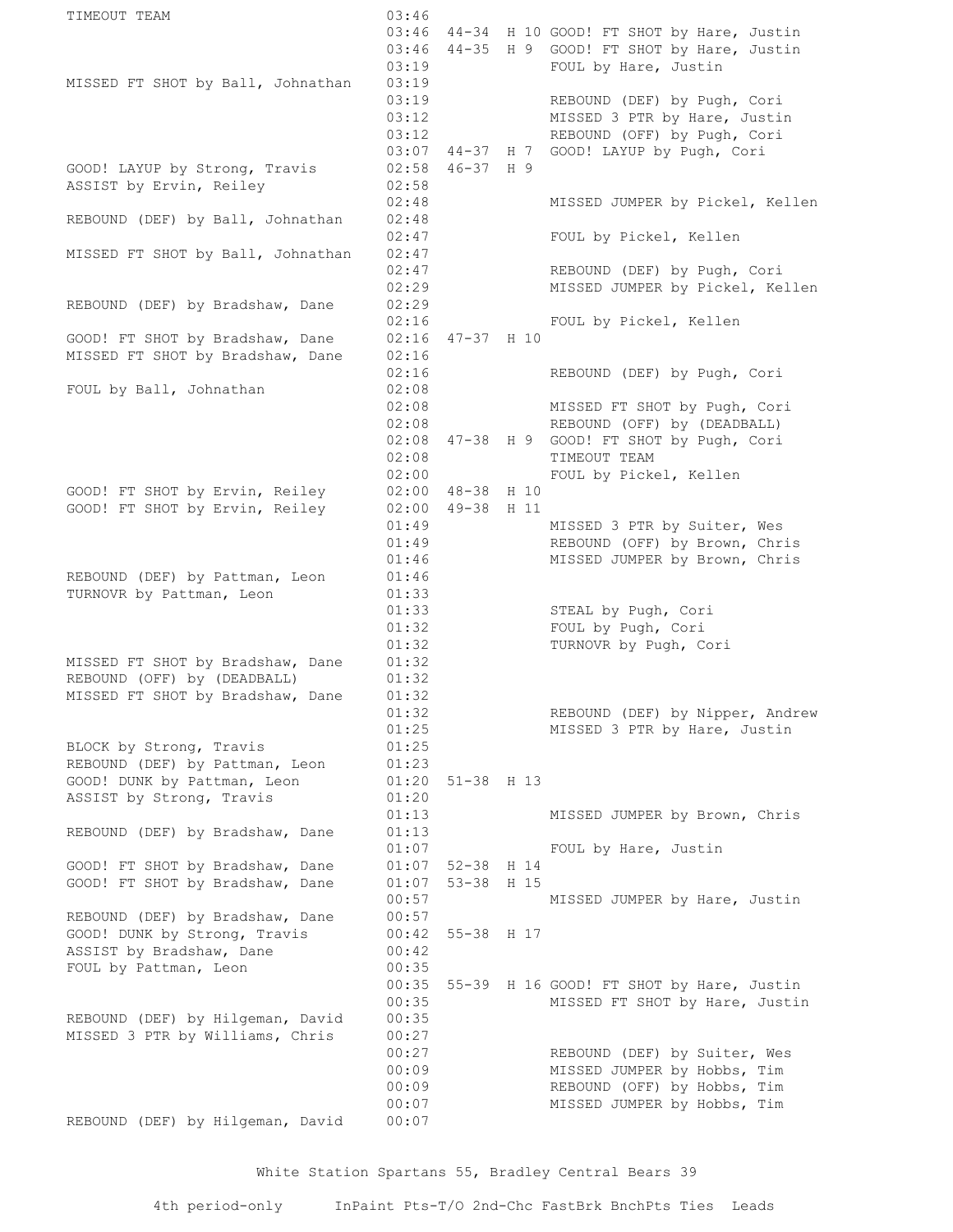| Bradley Central Bear 2 4 2 0 0 0 0  |  |  |  |  |
|-------------------------------------|--|--|--|--|
| White Station Sparta 12 0 2 2 2 0 0 |  |  |  |  |